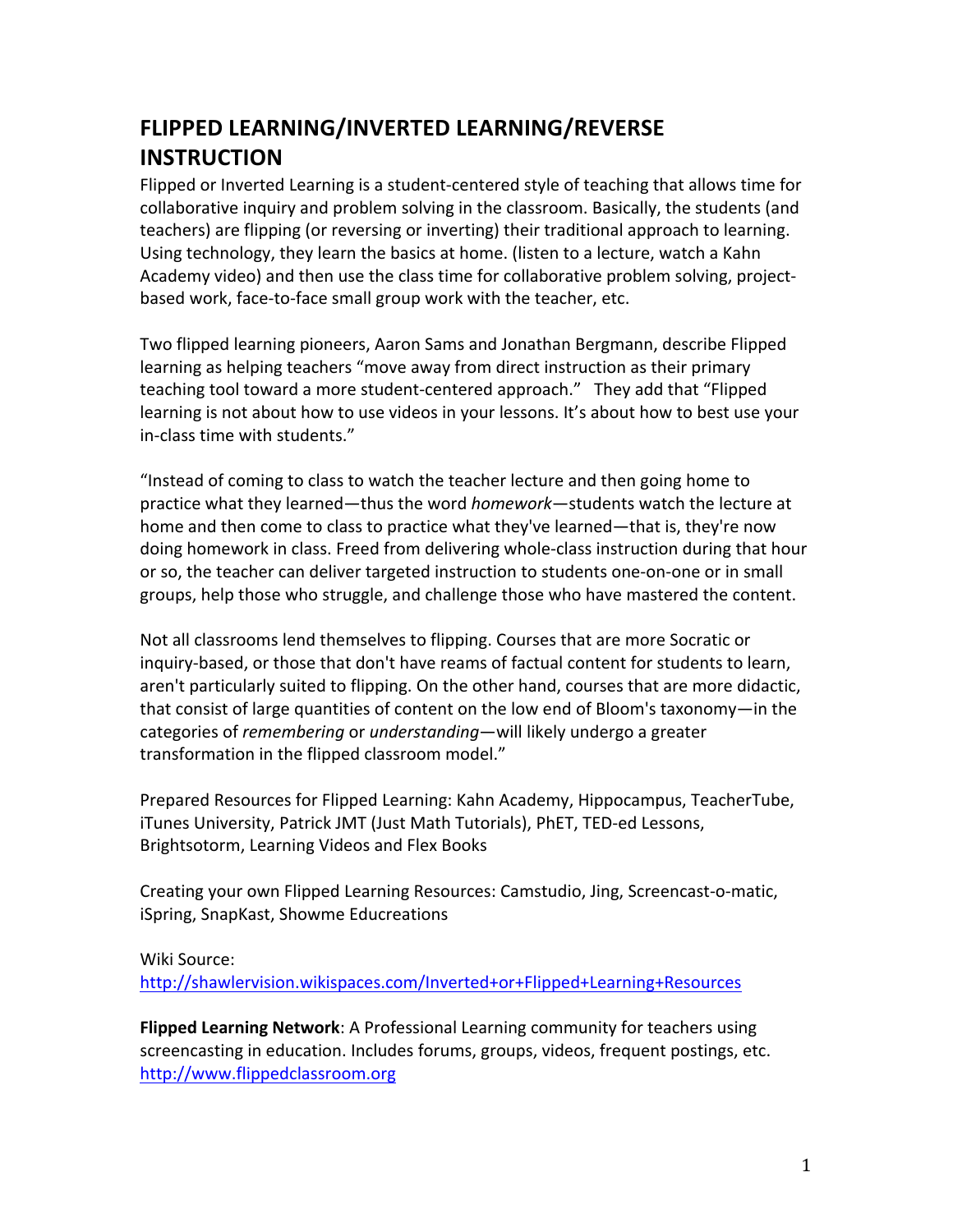(Video/Audio) Inverted Learning: "Inverted Learning Becomes a Trend" a lively 25minute discussion about Inverted Classrooms//Flipped Classrooms - Hosted by Caroline Modarressy Tehrani. Guests include: Leonie Haimson, Jon Bergmann, Brian Bennett, and Josh Stumpenhorst; *Huffpost Live* (originally aired February 4, 2013) http://live.huffingtonpost.com/r/segment/invertedlearning/51071b6278c90a2013000132

## "16 Flipped Classrooms in Action Right Now," Katie Lepi, Edudemic, November 24,

2012 http://www.edudemic.com/16-examples-of-flipped-classrooms/

**Videos" Jon Bergmann and Aaron Sams** – (authors of *Flip Your Classroom)* https://www.youtube.com/user/Learning4Mastery Beyond the Flipped Classroom: Flipped Mastery Explain Everything & Google Drive Part 1: Sharing a Google folder Explain Everything & Google Drive Part 2: Uploading Files to Explain... Explain Everything & Google Drive Part 3: Make Your First Flipped ... Explain Everything & Google Drive Part 4: Advanced Features Explain Everything & Google Drive Part 5: Picture in Picture Flipped Learning in the U.K. Jon Bergmann Talks About Flipped Learning Flipped-Mastery Course Tech & Learning Top 10 Influencers Response by Jon Bergmann The Flipped Glass at UT Brownsville Flip Your Conference Flipping the Assessment with a Document Camera The Flipped Classroom Goes to Sweden AP Chemistry Electrochemistry Review AP Chemistry: Coilligative Properties Review (plus other AP Chem videos) Let's Not Forget: Teaching is an Art-The Intersection between Relati... The Flipped Classroom at the 2013 Learning Technologies MENA Conference in Dubai.

## **Video: Ramsey Musallam: Flipteaching - Part 1**

https://www.youtube.com/watch?v=rub1VNq2NvM

also: Part 2, Part 3, Part 4

At the YouTube Teacher's Studio, Ramsey Musallam discusses Flipteaching and how using tablets and screencasts make class time more meaningful.

ALSO, for a very, very long list of articles and blogs about Flipped Learning, see http://www.jonbergmann.com/newsroom/articles-blogs-about-flipped-learning/

Blog The Electric Educator: 10 Tools to Help you Flip Your Classroom http://electriceducator.blogspot.com/2011/04/10-tools-to-help-you-flip-your.html

30 Flipped Classroom Tools from EdShelf (Teach Thought)